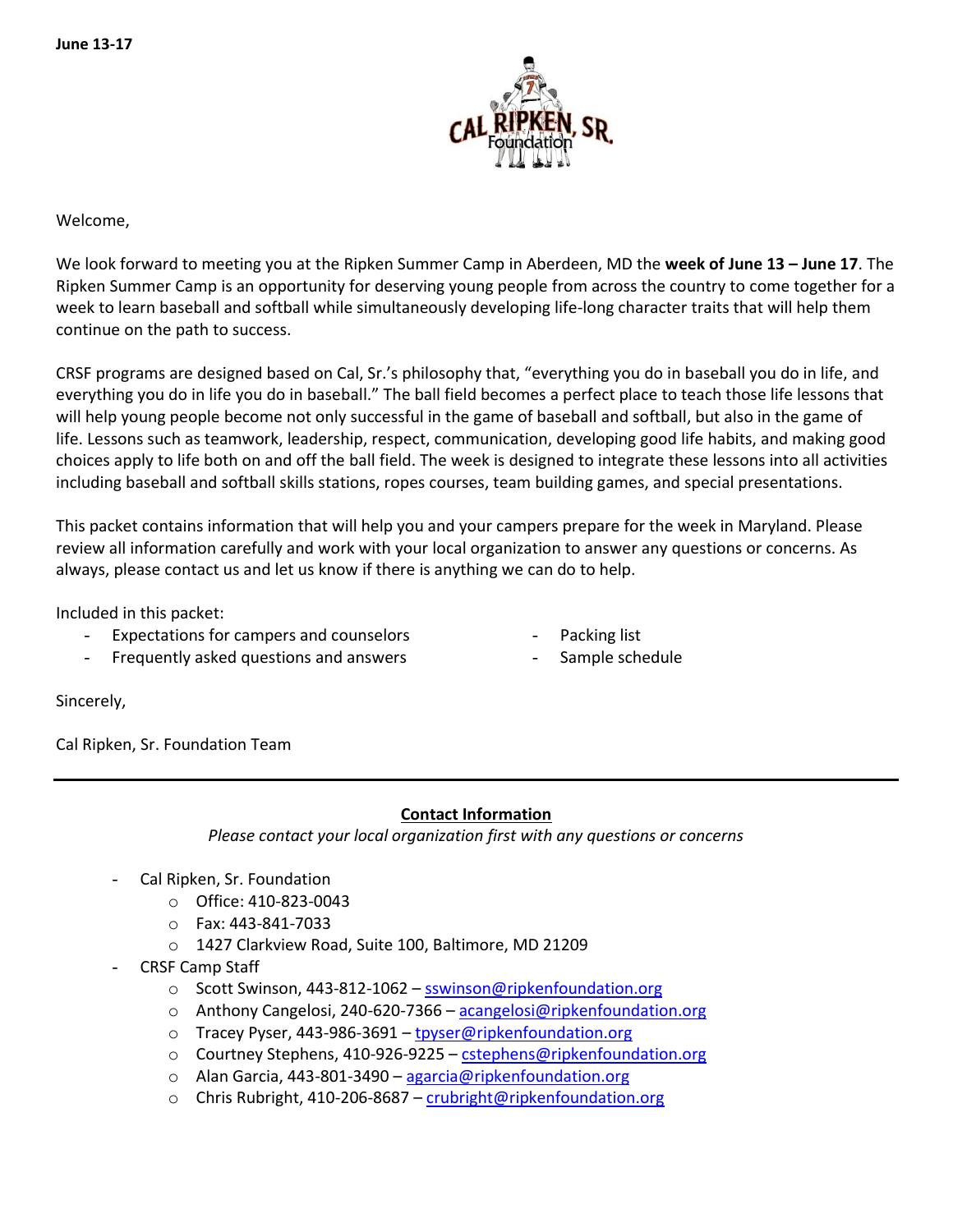## **Expectations for Campers and Counselors**

The Ripken Summer Camp is an opportunity for selected youth participants to travel to Aberdeen, MD for a once in a lifetime experience. All campers and counselors will be representing their local organization, community, city, state, and the Cal Ripken, Sr. Foundation at all times.

## **Campers**

An ideal camper is a child who has shown improved behavior, a desire to grow, and leadership potential.

- **All campers must be ages 10 -14.**
- Campers will be asked to try new things, challenge themselves, and take chances to grow and meet new friends from across the country.
- Baseball/softball experience is not necessary campers will receive coaching and instruction in fundamentals and drills.

## **Counselors**

Counselors will serve as assistant coaches throughout the week at camp. This year, we will be working with your identified counselor to ensure these assistant coaches are assigned to help with jobs most in line with their interests and skills. Counselor jobs may include: help setting up and coordinating meals, ensuring campers board correct buses, helping campers rotate through baseball and softball activities stations, and help with afternoon activities rotations (ropes courses, swimming, etc.).

- All counselors must be either full time staff members at your organization or law enforcement coaches; counselors must have completed a background check. **Copy of background check MUST be attached to registration packet**.
- Counselors must be **at least 21 years of age**.
- Counselors must be the same gender as the youth participants (counselors stay in cabins with campers).

# **Frequently Asked Questions and Answers**

# **1. Can parents travel to camp?**

*No. We encourage children that attend our program to experience a sense of freedom and independence. One of the best parts of the experience is the chance for youth to interact with peers from around the country. Family members who are not chaperones may travel to Maryland on their own and watch during limited activity schedules, but will not be permitted at the overnight facility.* 

# **2. Where do campers stay?**

*Campers are housed at North Bay Camp in North East, MD – a privately owned facility on the Chesapeake Bay. Youth participants will travel by bus to the Ripken Baseball Academy each day for baseball and softball instruction. Campers are housed with approximately 10 youth and 3 chaperones in each room – all organizations will stay together in cabins.*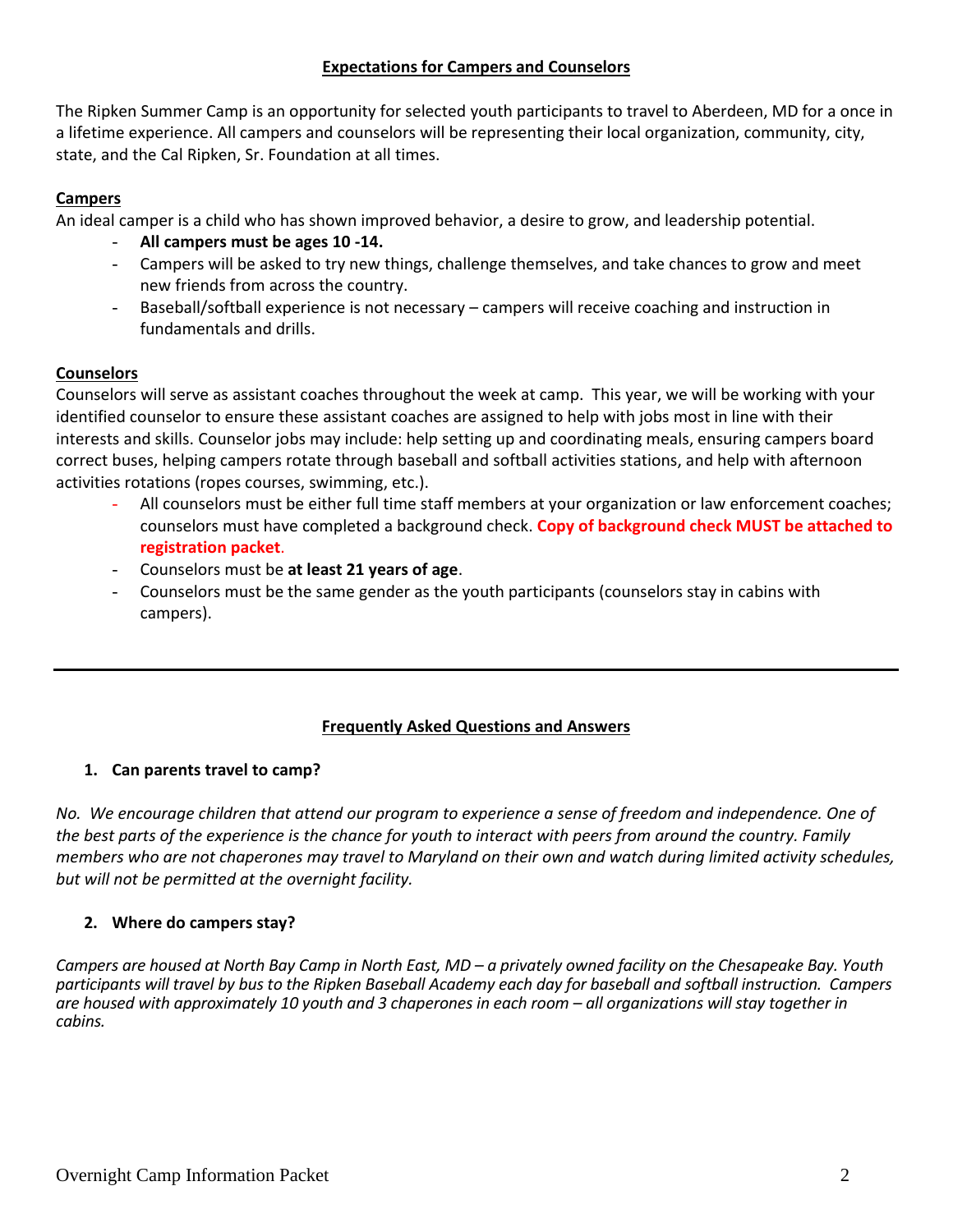### **3. Do campers need to bring money?**

*No. Participants will be provided with all meals and snacks. Campers do not need money for any reason. Youth participants who bring money will be responsible for its safe keeping.* 

## **4. Should campers bring baseball equipment?**

*Campers will be provided with all necessary baseball and softball equipment. Youth participants are allowed to bring bats, gloves or cleats; however, they are responsible for its safekeeping, the Cal Ripken, Sr. Foundation cannot be responsible for any lost or stolen items.* 

## **5. Can campers bring cell phones?**

*Yes. We understand the need to stay in contact with your child and do allow the use of cell phones. However, the use of cell phones will be restricted to designated times and locations such as in the morning prior to breakfast, in the afternoon during free time, or in the evening after nightly programming. It is our expectation that cell phones will be away during programming hours so campers can experience camp to the fullest. The Cal Ripken, Sr. Foundation will not be responsible for lost or stolen phones.* 

#### **6. Will campers be able to do laundry?**

*Participants will not be able to do laundry for their clothes unless the staff deems it necessary. Please pack accordingly and follow the checklist.* 

## **7. What if my child is hurt during the program?**

*We have a fully trained and certified health staff on duty at all times. While at the Ripken Academy, certified athletic trainers will be on hand to assist every child. When youth participants are at North Bay, a registered nurse will be available at all times. Cal Ripken, Sr. Foundation employees are trained in first aid. Cal Ripken, Sr. Foundation staff and organization chaperones will be in contact with parents/guardians regarding any injuries or illnesses.*

#### **8. My child needs to take medicine every day, can he or she still come?**

*Yes. All campers are required to submit complete registration packets including up to date health records and medication forms. If your child takes any form of medication (including prescriptions and over the counter medication) be sure to fill out all required paperwork in the registration packet you have already received. In order for our program nurse to dispense medication, all medication must be in a container with prescription information clearly labeled. Do not send medication that is not prescribed for your son/daughter.*

#### **9. Is the camp certified?**

*Yes. The Cal Ripken, Sr. Foundation registers our camp each year with the Maryland Department of Health and Mental Hygiene (DHMH). All directors have completed federal background checks and all required certifications. In addition, staff are trained in CRSF safety and emergency procedures. Also, North Bay Camp and all recreation staff complete all required certifications each year to ensure the safety of all campers.*